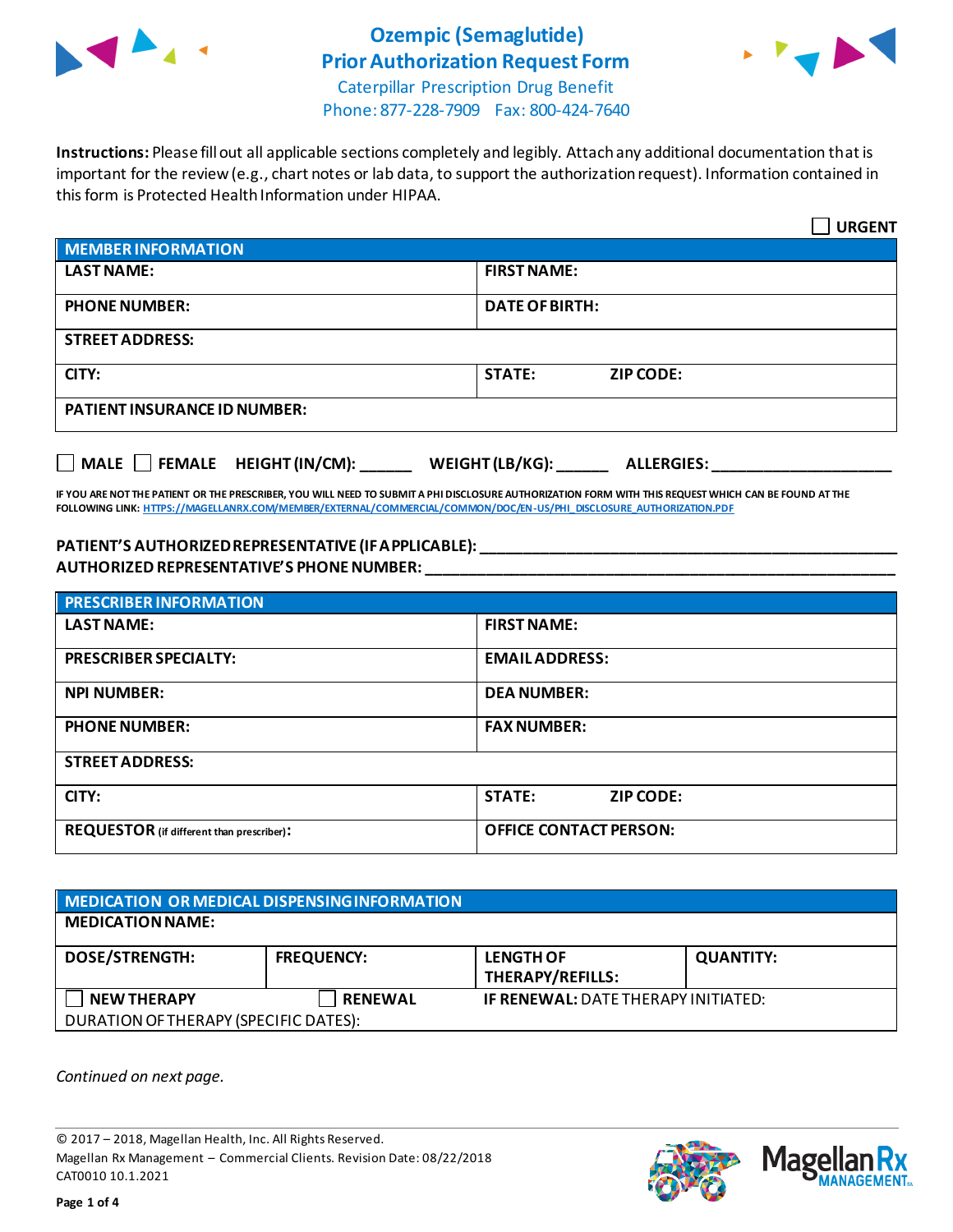

## **Ozempic (Semaglutide) Prior Authorization Request Form**





| <b>MEMBER'S LAST NAME:</b>                                                                                                                          |                                                                                                                           | <b>MEMBER'S FIRST NAME:</b>                           |
|-----------------------------------------------------------------------------------------------------------------------------------------------------|---------------------------------------------------------------------------------------------------------------------------|-------------------------------------------------------|
|                                                                                                                                                     | 1. HAS THE PATIENT TRIED ANY OTHER MEDICATIONS FOR THIS CONDITION?                                                        | YES (if yes, complete below)<br><b>NO</b>             |
| <b>MEDICATION/THERAPY (SPECIFY</b><br>DRUG NAME AND DOSAGE):                                                                                        | <b>DURATION OF THERAPY (SPECIFY</b><br>DATES):                                                                            | <b>RESPONSE/REASON FOR</b><br><b>FAILURE/ALLERGY:</b> |
| <b>2. LIST DIAGNOSES:</b>                                                                                                                           |                                                                                                                           | <b>ICD-10:</b>                                        |
| $\square$ Type II diabetes<br>$\Box$ Type II diabetes with established cardiovascular disease                                                       | ICD-10 Code(s):                                                                                                           |                                                       |
| PRIOR AUTHORIZATION.                                                                                                                                | 3. REQUIRED CLINICAL INFORMATION: PLEASE PROVIDE ALL RELEVANT CLINICAL INFORMATION TO SUPPORT A                           |                                                       |
| Lab Values:<br>greater? □ Yes □ No<br>Documentation of HbA1c level required.                                                                        | Was the patient's most recent HbA1cin the past 6 months or prior to starting the requested medication 7.0% or             |                                                       |
| Documentation of GFR required.                                                                                                                      | Is the patient's estimated glomerular filtration rate (GFR) less than or equal to 45 mL/min/1.73 m2? $\Box$ Yes $\Box$ No |                                                       |
| 30 mL/min/1.73 m2? □ Yes □ No<br><b>Documentation required.</b>                                                                                     | Does the patient currently have a serum creatinine level exceeding 1.8 mg/dL or an estimated GFR less than                |                                                       |
| <b>Clinical information:</b><br>If yes, please select:<br>□ Ascites<br>□ Cirrhosis<br>$\Box$ Hepatic encephalopathy<br><b>D</b> Portal hypertension | Does the patient have advanced liver disease with at least one of the following? $\Box$ Yes $\Box$ No                     |                                                       |
| necrolysis, OR sulfa allergy? □ Yes □ No                                                                                                            | Does the patient have a history of sulfa-induced Stevens-Johnson syndrome, sulfa-induced toxic epidermal                  |                                                       |
|                                                                                                                                                     | Does the patient have a history of falls OR is the patient at high risk for falls? $\Box$ Yes $\Box$ No                   |                                                       |
| <b>Medication information:</b>                                                                                                                      | Is the patient currently taking AND will continue to take insulin and/or warfarin? $\Box$ Yes $\Box$ No                   |                                                       |
|                                                                                                                                                     | Has the patient tried or is the patient currently taking metformin? $\square$ Yes $\square$ No                            |                                                       |
|                                                                                                                                                     | Has treatment with metformin been avoided due to lactic acidosis or elevated liver enzymes? $\Box$ Yes $\Box$ No          |                                                       |

© 2017 – 2018, Magellan Health, Inc. All Rights Reserved. Magellan Rx Management – Commercial Clients. Revision Date: 08/22/2018 CAT0010 10.1.2021



**Magellar** 

**Ilan Rx<br>IANAGEMENT**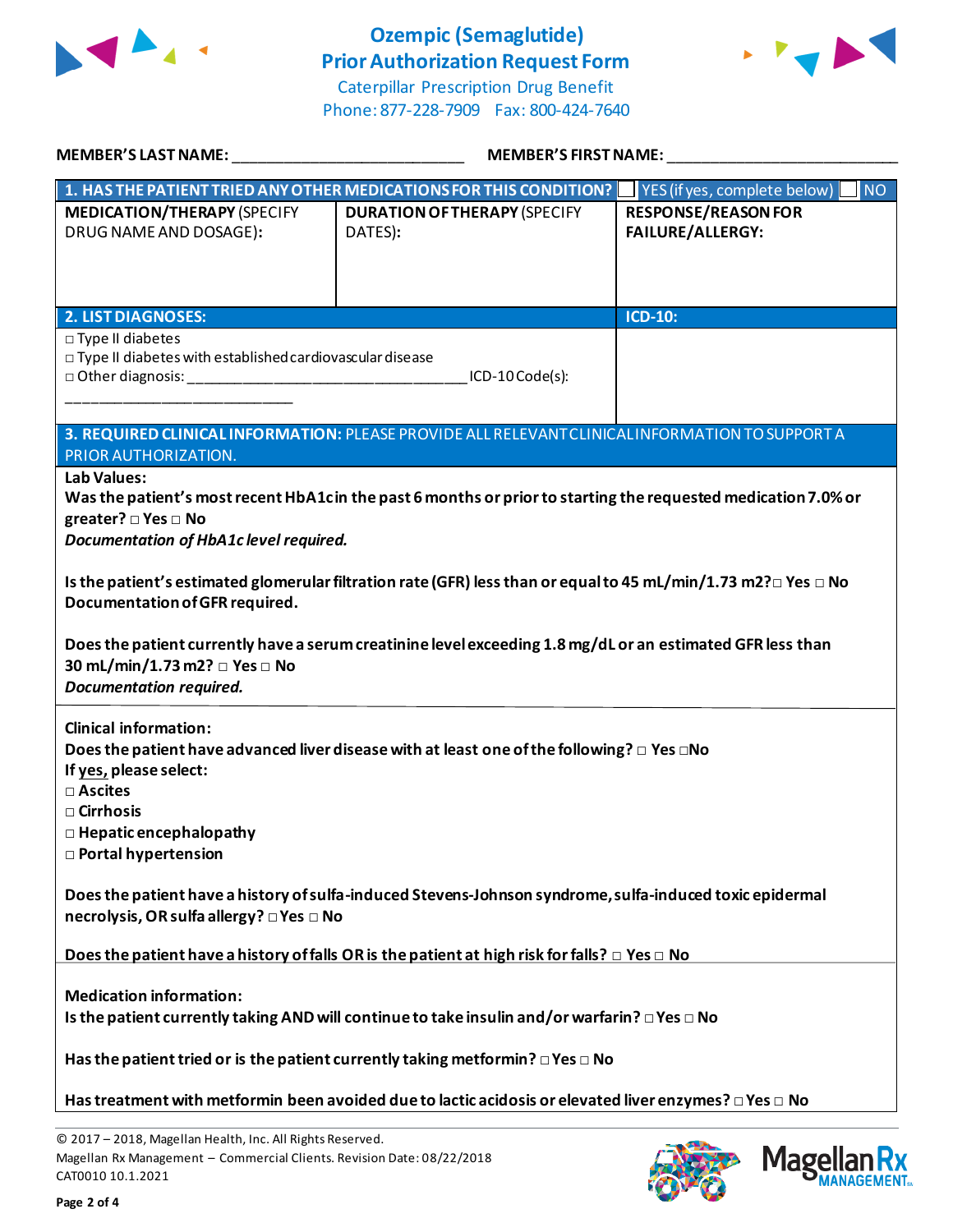



Phone: 877-228-7909 Fax: 800-424-7640

### **MEMBER'S LAST NAME:** \_\_\_\_\_\_\_\_\_\_\_\_\_\_\_\_\_\_\_\_\_\_\_\_\_\_\_ **MEMBER'S FIRST NAME:** \_\_\_\_\_\_\_\_\_\_\_\_\_\_\_\_\_\_\_\_\_\_\_\_\_\_\_

Г

| Has treatment with glimepiride, glipizide, glyburide, nateglinide, or repaglinide been avoided due to any of the<br>following? □ Yes □ No<br>If yes, please select:<br>□ Advanced age<br>□ Elevated liver enzymes or mild/moderate liver disease<br>□ Obesity or overweight state<br>Is the patient currently taking any of the following medications? $\square$ Yes $\square$ No<br>If yes, please select:<br>$\square$ Janumet/Janumet XR (sitagliptin/metformin)<br>□ Januvia (sitagliptin)<br>□ Jentadueto/Jentadueto XR (linagliptin/metformin) □ Kazano (alogliptin/metformin)<br>$\Box$ Kombiglyze XR (saxagliptin/metformin)<br>□ Nesina (alogliptin)<br>□ Onglyza (saxagliptin)<br>□ Oseni (alogliptin/pioglitazone) |
|-------------------------------------------------------------------------------------------------------------------------------------------------------------------------------------------------------------------------------------------------------------------------------------------------------------------------------------------------------------------------------------------------------------------------------------------------------------------------------------------------------------------------------------------------------------------------------------------------------------------------------------------------------------------------------------------------------------------------------|
|                                                                                                                                                                                                                                                                                                                                                                                                                                                                                                                                                                                                                                                                                                                               |
|                                                                                                                                                                                                                                                                                                                                                                                                                                                                                                                                                                                                                                                                                                                               |
|                                                                                                                                                                                                                                                                                                                                                                                                                                                                                                                                                                                                                                                                                                                               |
| □ Tradjenta (linagliptin)<br>$\Box$ Glyxambi(empagliflozin/linagliptin)<br>□ Seglujan (ertugliflozin/sitagliptin)<br>$\Box$ Qtern(dapagloflozin/saxagliptin)<br>If the patient is taking any of the above medications, will concomitant therapy with those medications be<br>discontinued? □ Yes □ No                                                                                                                                                                                                                                                                                                                                                                                                                         |
| Is patient 50 years of age or older with established cardiovascular disease characterized by at least one of the<br>following? $\square$ Yes $\square$ No Please submit chart documentation.<br>$\Box$ History of MI or stroke or transient ischemic attack<br>□History of unstable angina with ECG changes                                                                                                                                                                                                                                                                                                                                                                                                                   |
| <b>Industry of coronary revascularization procedure</b><br>□History of carotid revascularization procedure                                                                                                                                                                                                                                                                                                                                                                                                                                                                                                                                                                                                                    |
| $\square$ History of peripheral revascularization procedure                                                                                                                                                                                                                                                                                                                                                                                                                                                                                                                                                                                                                                                                   |
| $\square$ History of symptomatic coronary heart disease documented by positive stress test, or cardiac imaging                                                                                                                                                                                                                                                                                                                                                                                                                                                                                                                                                                                                                |
| □Patient has more than 50% stenosis on angiography or imaging of coronary, carotid or lower extremities arteries                                                                                                                                                                                                                                                                                                                                                                                                                                                                                                                                                                                                              |
| $\Box$ Patient has asymptomatic cardiac ischemia documented by positive nuclear imaging test or exercise test or stress                                                                                                                                                                                                                                                                                                                                                                                                                                                                                                                                                                                                       |
| echo or any cardiac imaging                                                                                                                                                                                                                                                                                                                                                                                                                                                                                                                                                                                                                                                                                                   |
| □Patient has chronic heart failure NYHA class II or III<br>© 2017 - 2018, Magellan Health, Inc. All Rights Reserved.                                                                                                                                                                                                                                                                                                                                                                                                                                                                                                                                                                                                          |

Magellan Rx Management – Commercial Clients. Revision Date: 08/22/2018 CAT0010 10.1.2021